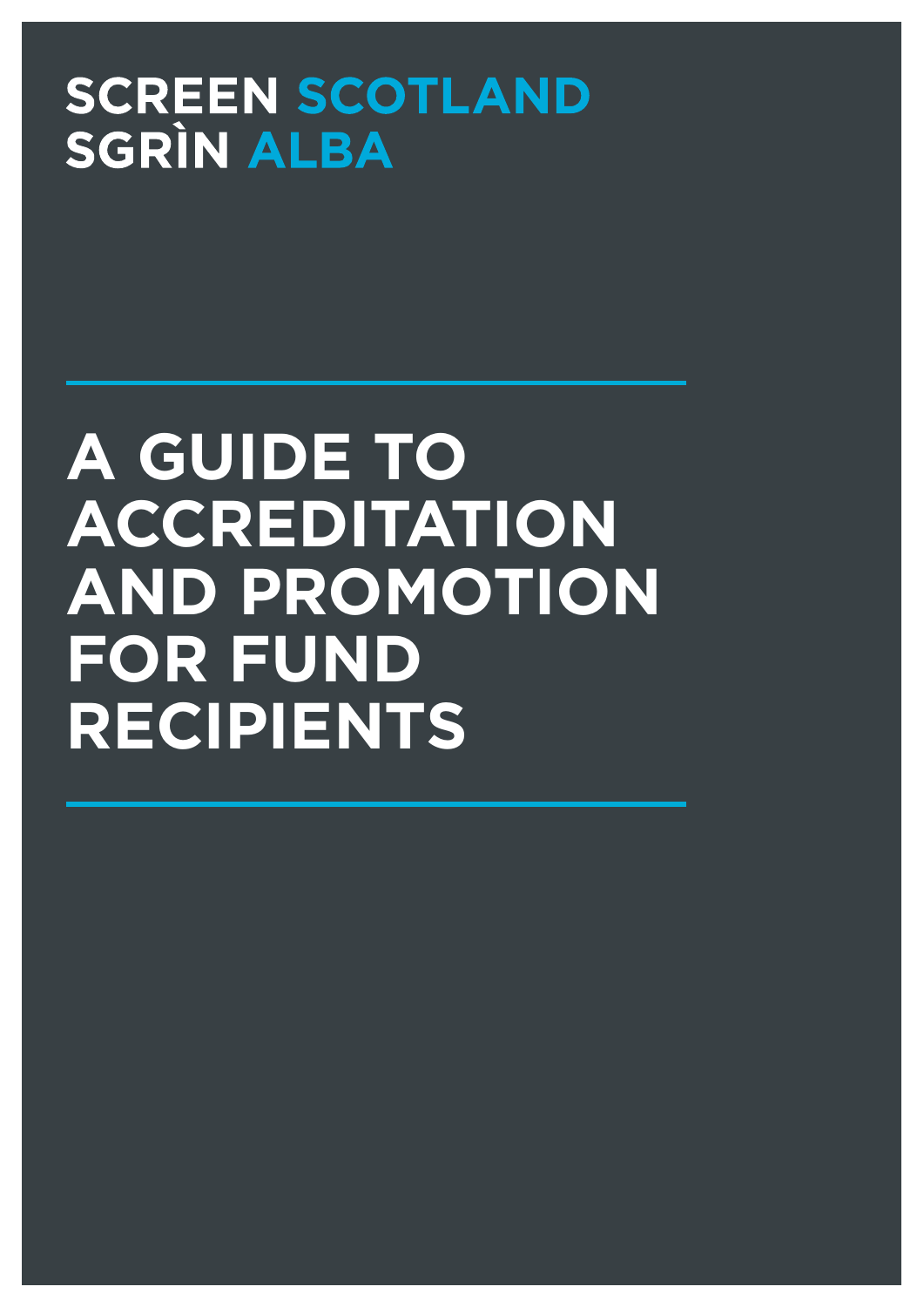### Accreditation

More than ever, it's vital that we all take every opportunity to demonstrate the value and benefits of art and creativity, and the impact of public funding on the arts, screen and creative industries. The grant you have received from Screen Scotland's is made possible with funds from either the Scottish Government and The National Lottery. By accepting this funding, you have made a commitment to acknowledge this support publicly.

By using the appropriate logo, you also help us to:

- Communicate to audiences the role of Screen Scotland and the Scottish Government/The National Lottery in public funding
- Highlight the work of Screen Scotland
- Advocate for continued public investment in screen
- Celebrate the high quality and diverse projects that have been supported by Screen Scotland.

#### Logos

The funding you have received from Screen Scotland is made possible with support from the Scottish Government or The National Lottery. As part of your contractual agreement, it is essential that you use the appropriate logo in all your key promotional materials related to your production or project. This includes end credits, press releases, brochures, programmes, posters, advertising and any other display materials used to publicise the production or project. Key audio-visual and digital materials such as websites, trailers, presentations and videos should also display the logo.

Contracts may not be considered complete and payments could be delayed or withheld unless the correct acknowledgement is made.

You can find logos and guidance on our **[website](https://www.screen.scot/about/accreditation/logos)**.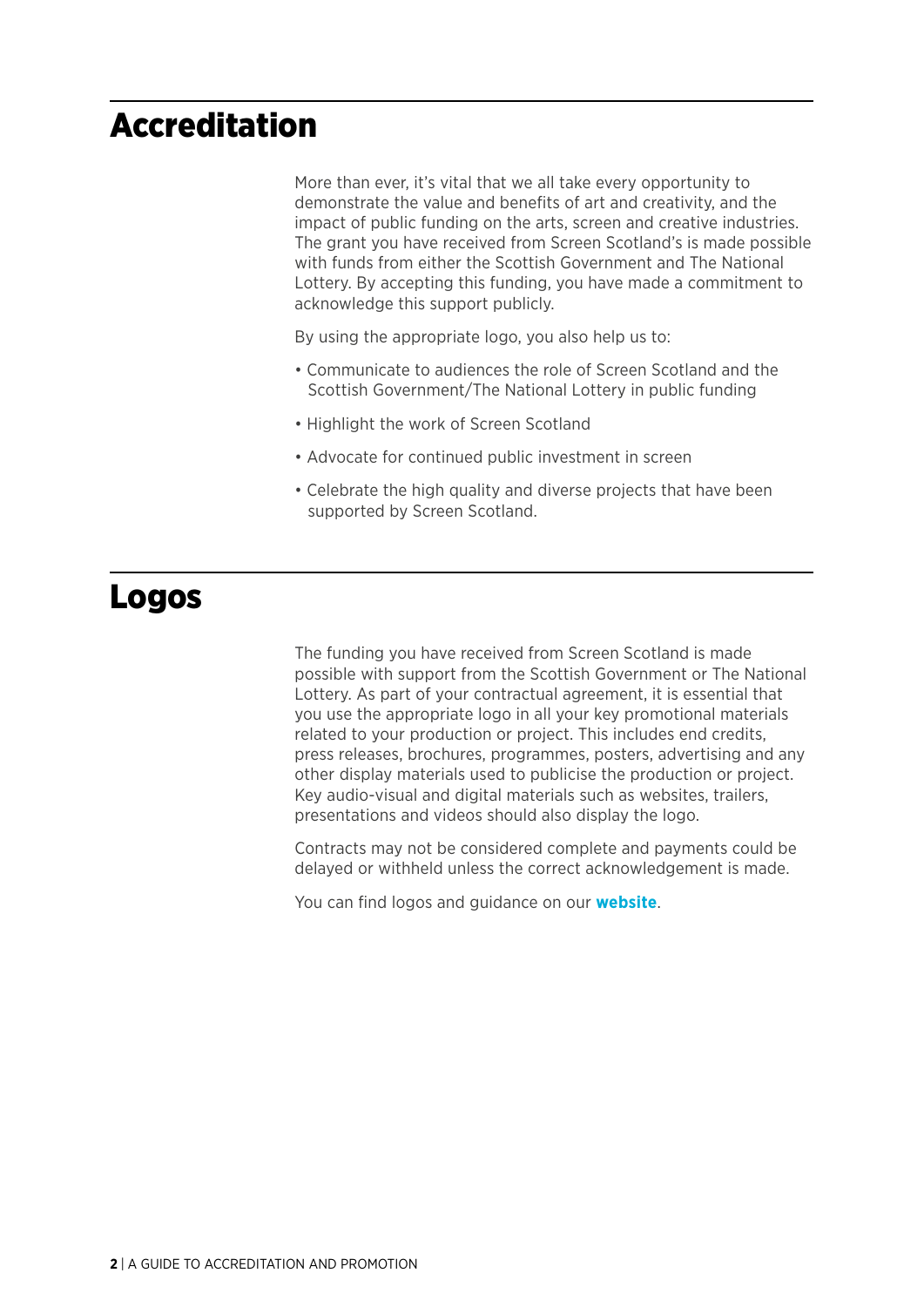#### News Releases

If you're planning to issue a news release or make any key public announcements about activity taking place with funding you've received through Screen Scotland, we ask that you share your draft release with us at least 48 hours in advance of publication.

This helps to ensure that:

- the funding is accurately referenced within the body of the news release and the correct logo is used
- **[the Screen Scotland boilerplate](https://www.screen.scot/about/contact/media-centre)** is added to the Notes to Editors at the end of your press release
- we can offer a supportive quote if appropriate
- reasonable time is allowed to plan co-promotional opportunities with you across Screen Scotland's channels and networks
- clashes with other cultural announcements are minimised
- where required, we can suggest media and press contacts you may wish to target

We're always here to advise on any questions you may have, so feel free to email us at **[media.office@creativescotland.com](mailto:media.office%40creativescotland.com?subject=)** and we'll be glad to help.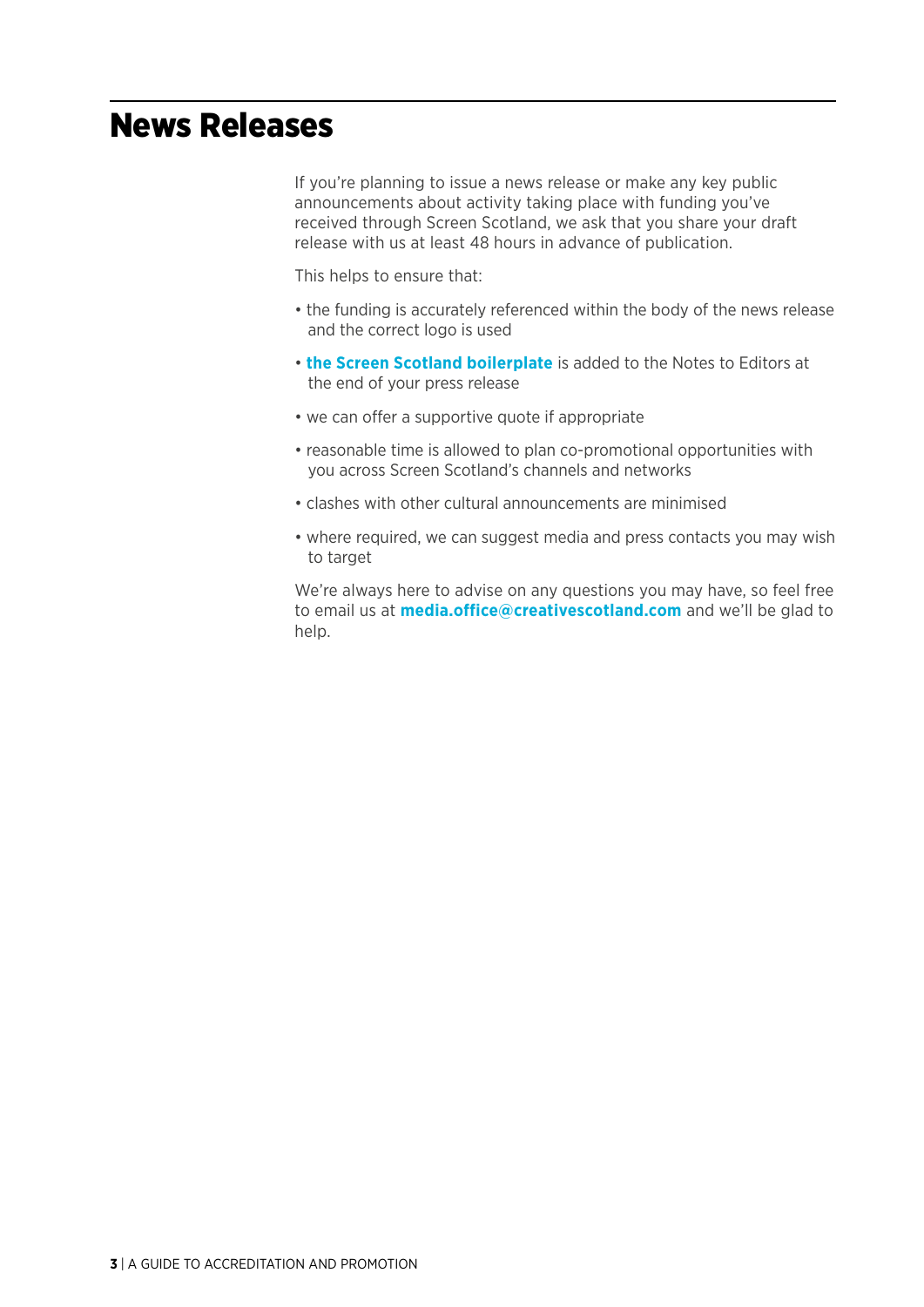#### **Website**

The News section of our website is dedicated to sharing the latest announcements within the screen industry while also providing a space to share more in-depth screen related feature stories including written pieces, guest blogs, and video interviews. Take a look at **[screen.scot/news](https://www.screen.scot/news)** for examples of the content we publish to this section of the website.

If you have a screen focused story or announcement that you think would be relevant to our audience, we are open to discussing it with you further and featuring it on our website.

#### Social Media

We have an engaged following across social media and love to share the work of individuals, organisations and projects that Screen Scotland supports across our channels.

Wherever possible, we aim to amplify content that we are tagged in, through sharing, liking and retweeting. We also support wider industry news, announcements, and social media campaigns, and are happy to discuss the potential for more in-depth activities such as Instagram takeovers and Twitter chats.

We ask that you tag Screen Scotland in any social media posts using the relevant handles: **@screenscots** on Twitter and Instagram, and **@ScreenScotland** on Facebook and LinkedIn.

If you have received Lottery funding, please also tag **@TNLUK** and **@LottoGoodCauses**, using the hashtag **#NationalLottery**.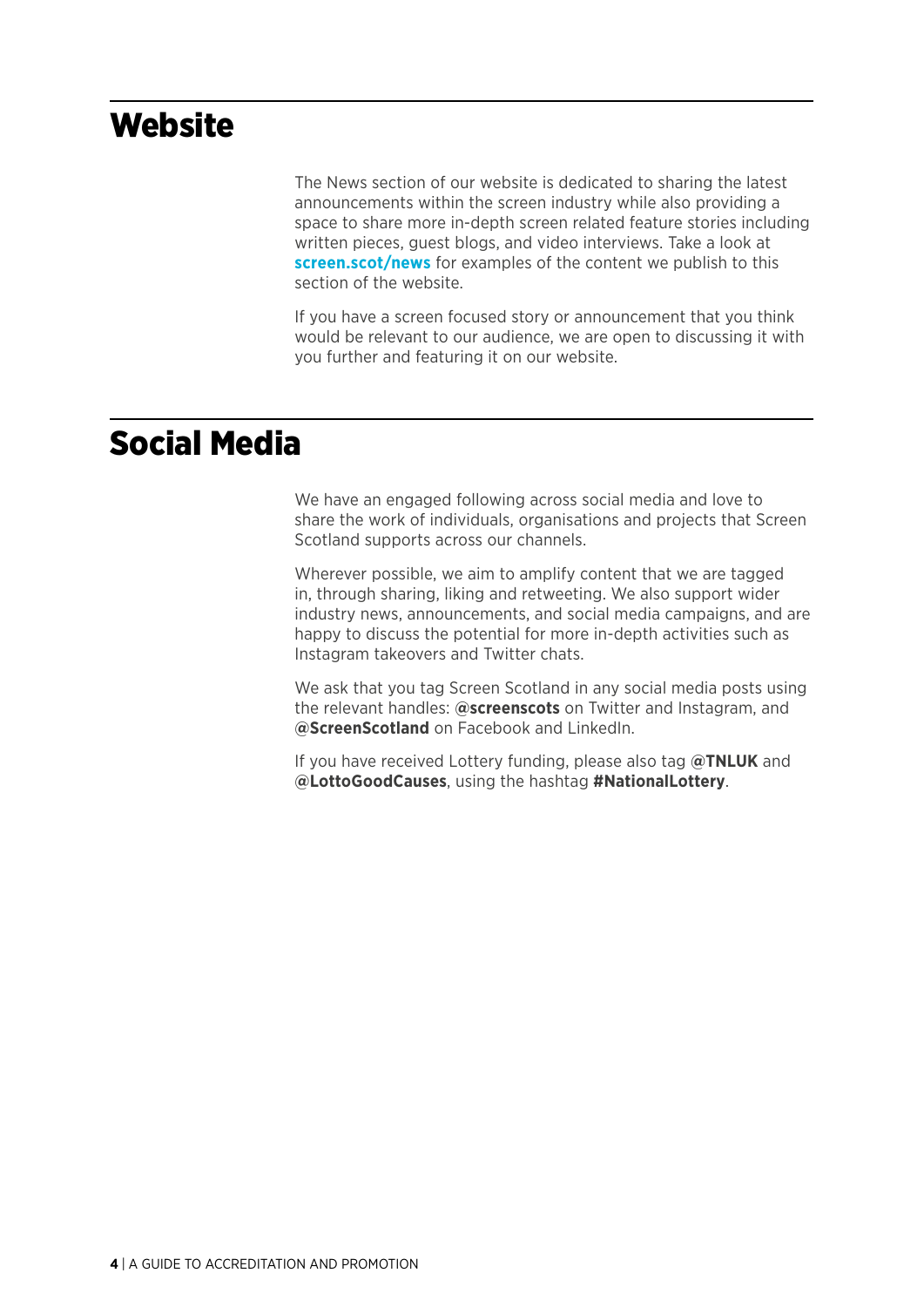#### **Newsletter**

Our monthly newsletter is issued on the last Tuesday of the month. The newsletter is made up of announcements, industry opportunities and research updates from across Scotland's screen sector.

We can link to your activity direct from our newsletter, or we can discuss putting together a web feature which we can then link to.

Sign up for updates **[on our website](https://www.screen.scot/about/contact/sign-up-for-updates)**.

#### **Opportunities**

The Opportunities website can be used to advertise or search for jobs, workshops, funds, awards, residencies and other professional development opportunities across the arts, screen and creative industries. It is a great place to connect with creative people across Scotland.

It's a free service and really easy to use. Simply register as a user, upload the content and submit it to our digital team for approval. You can find our Terms & Conditions at opportunities. creativescotland.com/home/terms.

Pending approval, the opportunity will go live on the site. Your opportunity may also be included within a weekly tailored e-newsletter based on users' preferences. Check it out: **[opportunities.creativescotland.com](https://opportunities.creativescotland.com/)**

#### Our Creative Voice

Our Creative Voice is an initiative which seeks to increase interest in the arts and, importantly, encourage participation in artistic and creative activity across society. Whether you're part of an organisation or you're working as an artist or creative, we'd like you to get involved.

You can learn more about Our Creative Voice, download our fact files and read insightful case studies **[on our website](https://www.ourcreativevoice.scot/)**.

Follow us on **[Facebook](https://www.facebook.com/ourcreativevoice/)**, **[Twitter](https://twitter.com/creative_voice_)** and **[Instagram](https://www.instagram.com/ourcreativevoice/)**.

**[Download our toolkit](https://www.ourcreativevoice.scot/get-involved)** for all the assets and information you need to get involved.